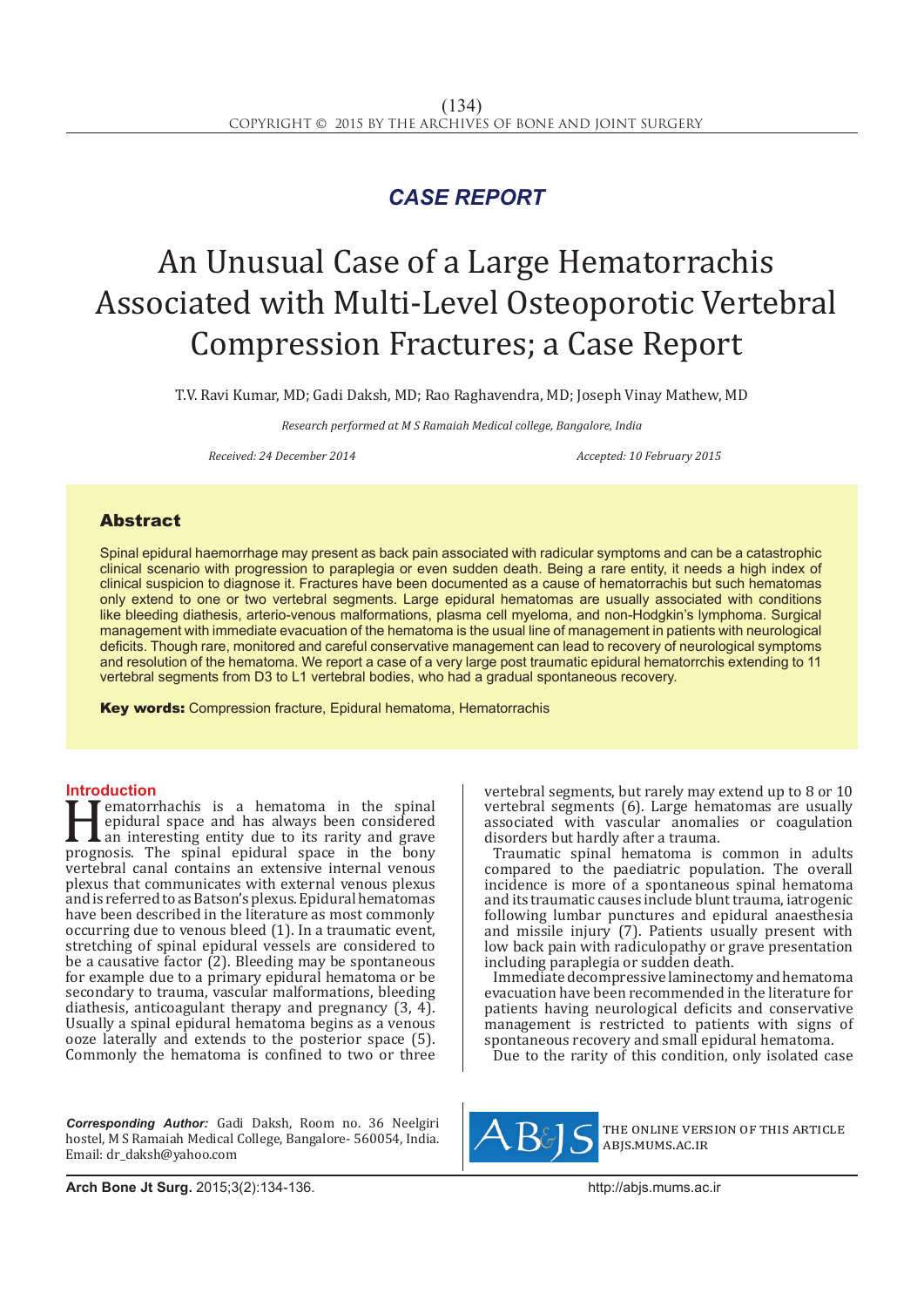LARGE HEMATORRACHIS ASSOCIATED WITH OSTEOPOROTIC VERTEBRAL COMPRESSION FRACTURES





THE ARCHIVES OF BONE AND JOINT SURGERY. ABJS.MUMS.AC.IR VOLUME 3. NUMBER 2. APRIL 2015





**L2 fracture (axial section).**

**Figure 1. previous MRI showing Figure 2. previous mri showing L2 and L3 Figure 3. D11,D12,L2,L3 vertebral compression fracture with no epidural bleed. compression fracture.**

reports or small case series have been described in the literature. We report a very large hematorrachis associated with multiple osteoporotic vertebral fractures secondary to a trivial fall in an elderly individual who showed exceptional recovery in his neurosensory and posterior column symptoms.

### **Case Report**

A 56-year-old male patient presented to the emergency department with severe low back pain, bilateral lower limb radiculopathy and weakness following a trivial fall 10 days previously. Detailed neurological evaluation revealed motor weakness in the hip, knee, and foot with 3/5 power and features of posterior column involvement with decreased vibration and position sensations in both lower limbs. One year ago he had a history of severe back pain following a fall for which he had undergone a MRI scan, with evidence of an L2 vertebral fracture with no signs of epidural hematoma [Figure 1]. The patient was managed conservatively with a brace and analgesics along with osteoporotic management. Radiological evaluation revealed acute D11 and D12 vertebral compression fractures and old L2 and L3 compression fractures [Figure 2]. The MRI scan confirmed the above fractures with a large epidural hematoma extending from D3 to L1 vertebral segments [Figure 3; 4]. Contrast enhanced scans confirmed the epidural hematoma with no evidence of arteriovenous malformations.

A workup for other causes of large epidural hematomas like bleeding diathesis, coagulation disorders, lymphomas and myelomas were negative. A diagnosis of a post traumatic hematorrachis was then confirmed after exclusion. In view of the neurological involvement and associated posterior column signs, surgical decompression and hematoma evacuation was recommended. But the patient requested a trial of conservative management and hence was started on oral steroids. The patient was mobilized using a Knight Taylor brace and physical therapy and gait training was given for 15 days with careful monitoring of his neurological

**Figure 4. large hematoma extending from D3-L1.**

status. He showed gradual spontaneous improvement in his gait balance, posterior column signs, and marked improvement of both lower limb power to 4/5 at the end of 15 days. Another MRI has been planned after 3 months to confirm the resolution of the hematoma.

### **Discussion**

Traumatic injuries may be associated with spinal epidural hematomas, which being catastrophic, need to be diagnosed early to prevent devastating effects like paraplegia (8). A high index of suspicion for vertebral compression fractures and epidural bleeding should exist in osteoporotic patients with back pain associated with radiculopathy. Large epidural hematomas are more commonly seen in the thoracic vertebral segment and are associated with AV malformations or are secondary to tumours.

It is imperative to rule out other causes of epidural hematomas like coagulation disorders in order to prevent recurrent episodes and catastrophic events following surgical interventions. Epidural hematomas associated with neurodeficits need surgical intervention and should be operated on early for a better prognosis (9). Decompressive laminectomy and immediate evacuation of the epidural hematoma has been the main line of management in the literature.

Though immediate surgical management is better, in patients with improving neurodeficits or chronic bleeds conservative management can be attempted, keeping in mind the risk associated with it (10).

In our case, we report a very large epidural hematoma